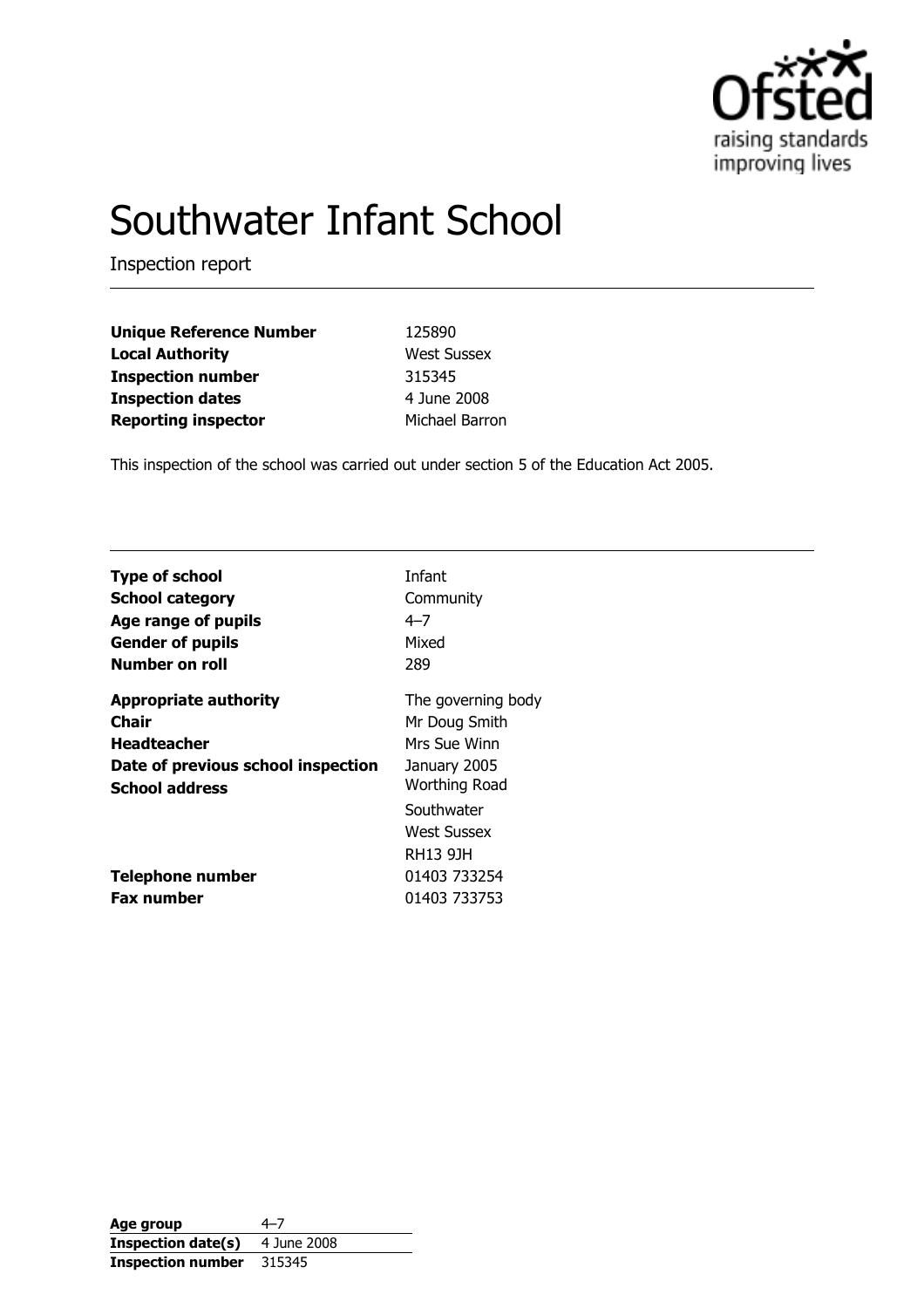#### © Crown copyright 2008

#### Website: www.ofsted.gov.uk

This document may be reproduced in whole or in part for non-commercial educational purposes, provided that the information quoted is reproduced without adaptation and the source and date of publication are stated.

Further copies of this report are obtainable from the school. Under the Education Act 2005, the school must provide a copy of this report free of charge to certain categories of people. A charge not exceeding the full cost of reproduction may be made for any other copies supplied.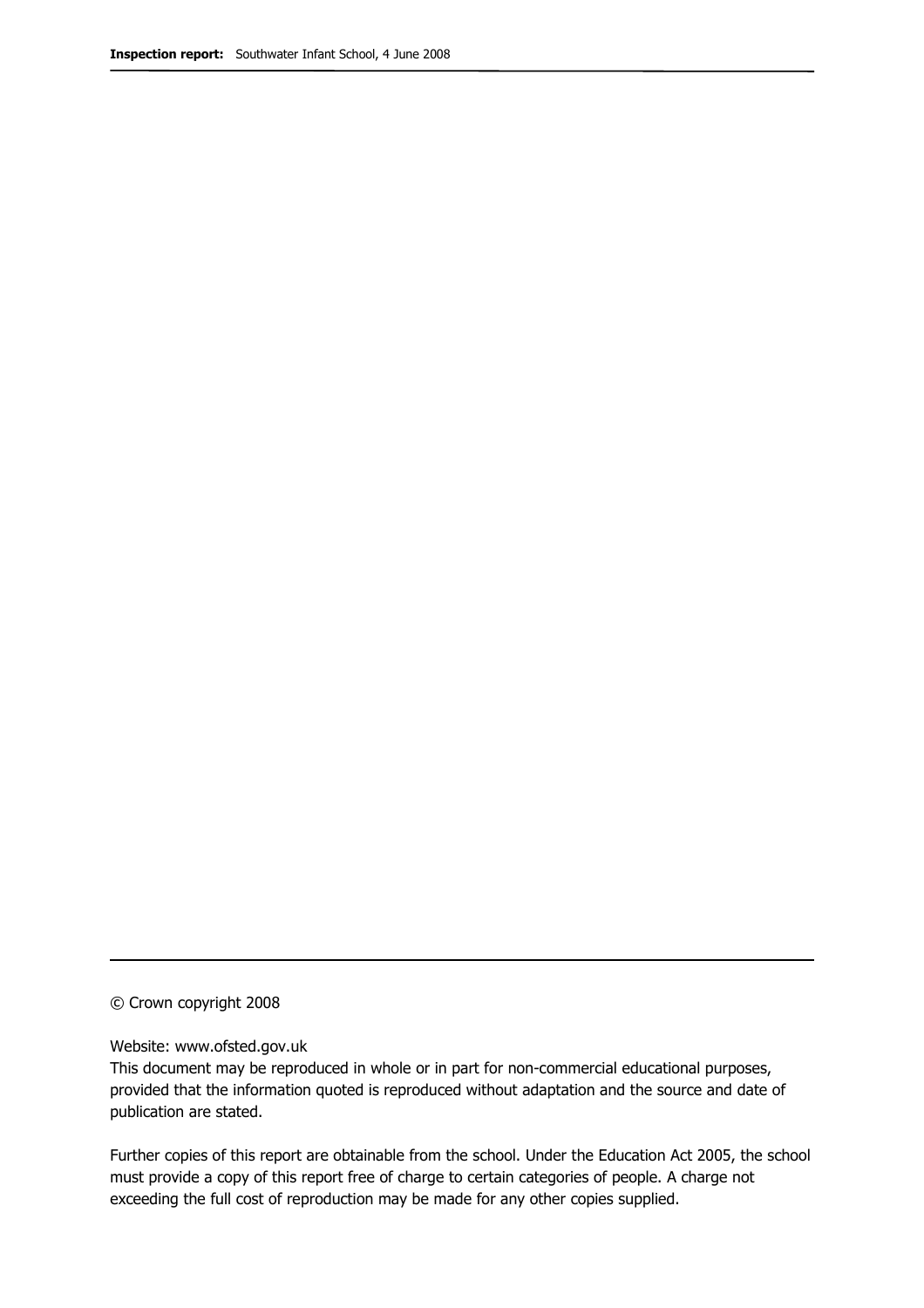The inspection was carried out by one Additional Inspector. The inspector evaluated the overall effectiveness of the school and investigated the following issues:

- standards and achievement throughout the school, especially in relation to the achievement of boys in writing
- the quality of care, guidance and support for pupils, with a focus on academic guidance and support
- the quality of provision in the Foundation Stage.

The inspector gathered evidence from discussions with pupils, staff and representatives from the governing body, observations of teaching and of pupils at work and at play, scrutiny of school documentation and self-evaluation, samples of pupils' work and an analysis of parent questionnaires. Other aspects of the school's work were not inspected in detail, but the inspector found no evidence to suggest that the school's own assessments, as given in its self-evaluation, were not justified, and these have been included where appropriate in this report

## Description of the school

This is a larger than average infant school. Children enter the school at the age of four with skills which usually meet expectations for their age, although their language and communication skills are often less well developed. Very few pupils have a first language other than English. The number of pupils with statements of special educational need is below average.

## Key for inspection grades

| Grade 1 | Outstanding  |
|---------|--------------|
| Grade 2 | Good         |
| Grade 3 | Satisfactory |
| Grade 4 | Inadequate   |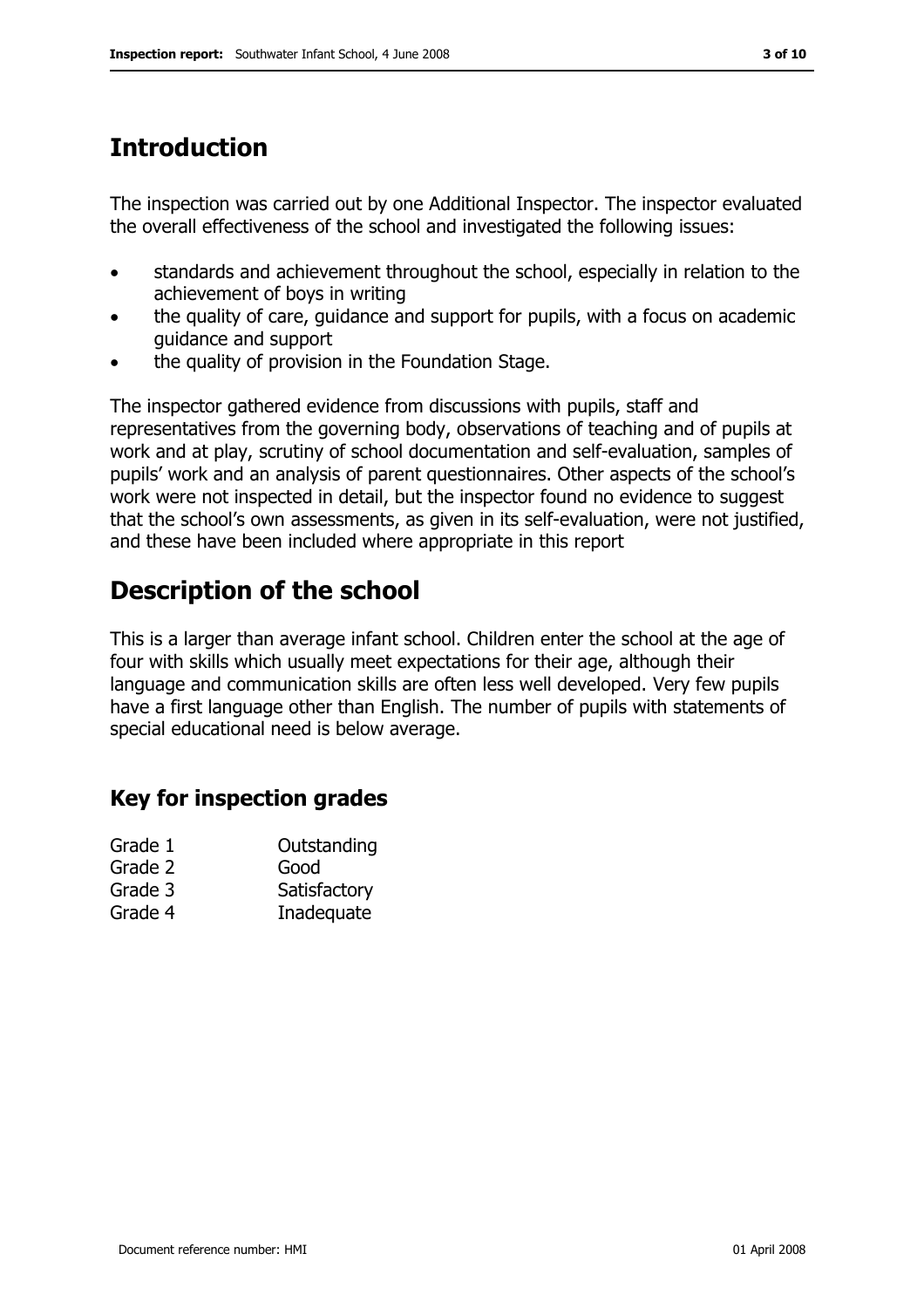## Overall effectiveness of the school Grade: 1

This is an outstanding school. It provides an excellent education for pupils and prepares them very well for the next stage of their education. Achievement is outstanding. Underpinning the excellent progress made by pupils is the high quality of teaching linked to a curriculum which meets the needs of all pupils very effectively. This is an important factor in ensuring that pupils consistently attain well above average standards. Pupils presently in Year 2 are on course to exceed the very challenging targets set for them in the 2008 national assessment tasks. Even so, the school is not complacent and constantly analyses its performance to ensure that any gaps in pupils' learning are quickly identified and corrected.

This is a school which knows itself well and demonstrates an excellent capacity for further improvement. At the heart of the school's success is outstanding leadership and management, especially that of the headteacher, who provides a very clear vision and direction. Staff and governors are proud of what they believe is a very successful school and parents are overwhelming in their praise. Typical of the many positive comments from parents is, 'Southwater Infant School has provided both my children with an outstanding start to their education. They love going to school and enjoy a fantastic range of opportunities.'

The curriculum links different subjects together very well in order to ensure learning is relevant, purposeful and enjoyable for pupils. The quality of pupils' work on display is of a high standard and provides clear evidence that the school's success is not just restricted to test results. Pupils say they look forward to lessons, especially when they involve practical work in subjects, such as science and information and communication technology (ICT). They say that teachers are approachable and friendly. As one pupil put it, 'Teachers are nice and make learning fun.' Classrooms are stimulating places and teachers use a variety of approaches to make lessons interesting. This was very apparent in a music lesson when the beaming smiles on pupils' faces as the teacher played back the music they had helped compose clearly showed just how much they enjoy their learning.

The school provides an excellent level of care, guidance and support for pupils and this is the basis for their outstanding personal development and well-being. There is a pleasant atmosphere about the school. Parents are very positive in their appreciation of the caring way staff look after their children and comment about the 'safe and secure environment' the school provides for pupils. Good induction and transfer arrangements help pupils settle quickly into new routines. Health and wellbeing are securely safeguarded and child protection procedures meet current government requirements. Teachers and teaching assistants work well together to ensure that pupils requiring extra help, especially those with learning difficulties and/or disabilities are effectively supported and make the same excellent progress as that of all the other pupils. The school has developed and implemented effective procedures to track pupils' progress and uses them very well to set individual pupils challenging targets for improvement, especially in English and mathematics.

Pupils' enjoyment of school is outstanding and is reflected in their above average rates of attendance. They play a very full and active role in the community and pupils are aware of the importance of their involvement in fund raising for local and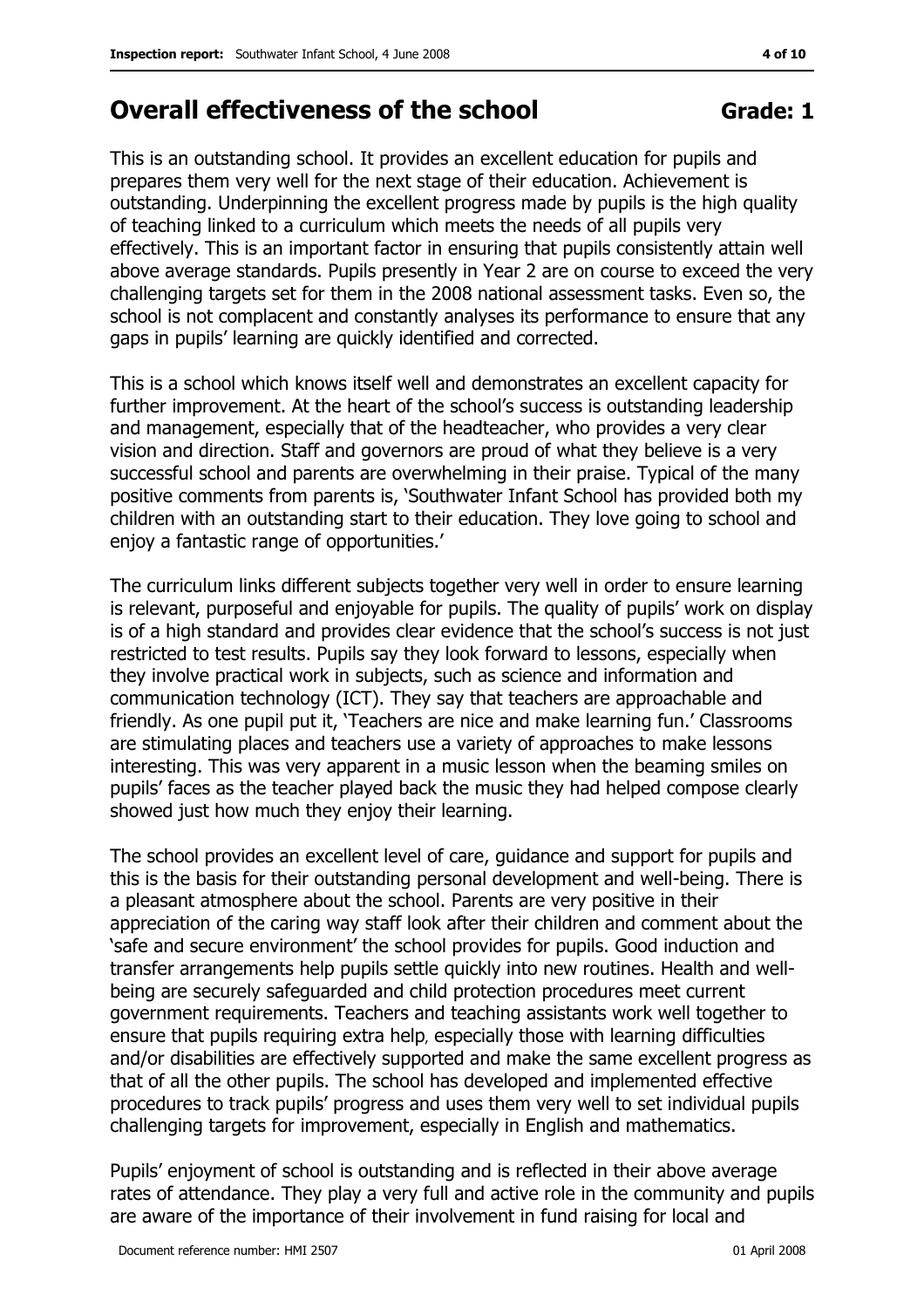overseas charities. They talk excitedly about the school's participation in many village events, such as the local carnival and the concerts they perform at a local independent school. Pupils take the responsibilities they are given very seriously and have a good understanding of the need to make healthy choices and to adopt safe practices. Older pupils ensure younger ones feel safe and secure at playtimes and talk enthusiastically about their role in looking after the younger children. They know there is always someone to help them should the need arise. Whilst their spiritual, moral, social and cultural development is good overall, their moral and social development is excellent and this is reflected in pupils' exemplary behaviour and outstanding attitudes towards others. Pupils fully understand the need to make sensible and healthy choices and realise the importance of keeping fit. They join in the good range of popular extra-curricular activities provided by the school with great enthusiasm. They are keen to talk about the activities they take part in, especially their membership of the school's excellent choir. A wide variety of visitors to the school and visits to places of interest build up pupils' knowledge of the wider world. However, pupils' appreciation of the multicultural nature of modern British society is not as well developed as other aspects of their cultural education.

The headteacher and senior management team have been very thorough in regularly analysing the school's performance and in implementing improvements where needed. This has enabled the school to identify and sustain existing good practice and to address any inconsistencies. This means that standards have remained well above average since the previous inspection. It has ensured that boys have continued to perform far better than boys do nationally, especially in regards to the standard of boys' writing. Leaders have been well supported in this by the governing body, which fulfils all its statutory duties well and offers a convincing level of challenge to the school. Individual governors play an important role in school affairs. They bring a good level of expertise to the school and take their responsibilities seriously.

The school has built up very good relationships with parents, who are very supportive and appreciate that their views are regularly sought and acted upon. Resources are very good and used extremely well. Links with external agencies are good and support pupils' learning well, particularly those with learning difficulties and/or disabilities.

#### Effectiveness of the Foundation Stage Theorem Canade: 1

The words of one parent summed up the outstanding quality of provision in the school's Foundation Stage. 'We are delighted with our son's progress in Reception. He thoroughly enjoys school and is extremely enthusiastic about all aspects of it.' Children get off to a flying start in the Foundation Stage and make excellent progress because teaching caters exceptionally well for the needs of all children. Teachers work very well with teaching assistants to ensure that lessons effectively blend opportunities for children to learn both independently and with adult direction. Classrooms are colourful and provide stimulating learning environments. Lessons often make excellent use of role play and real life situations in order to capture children's imaginations and so add to their enjoyment of learning. Recording of children's progress is very thorough and is used exceptionally well to plan future work. Staff work very effectively to ensure there is always a very strong emphasis on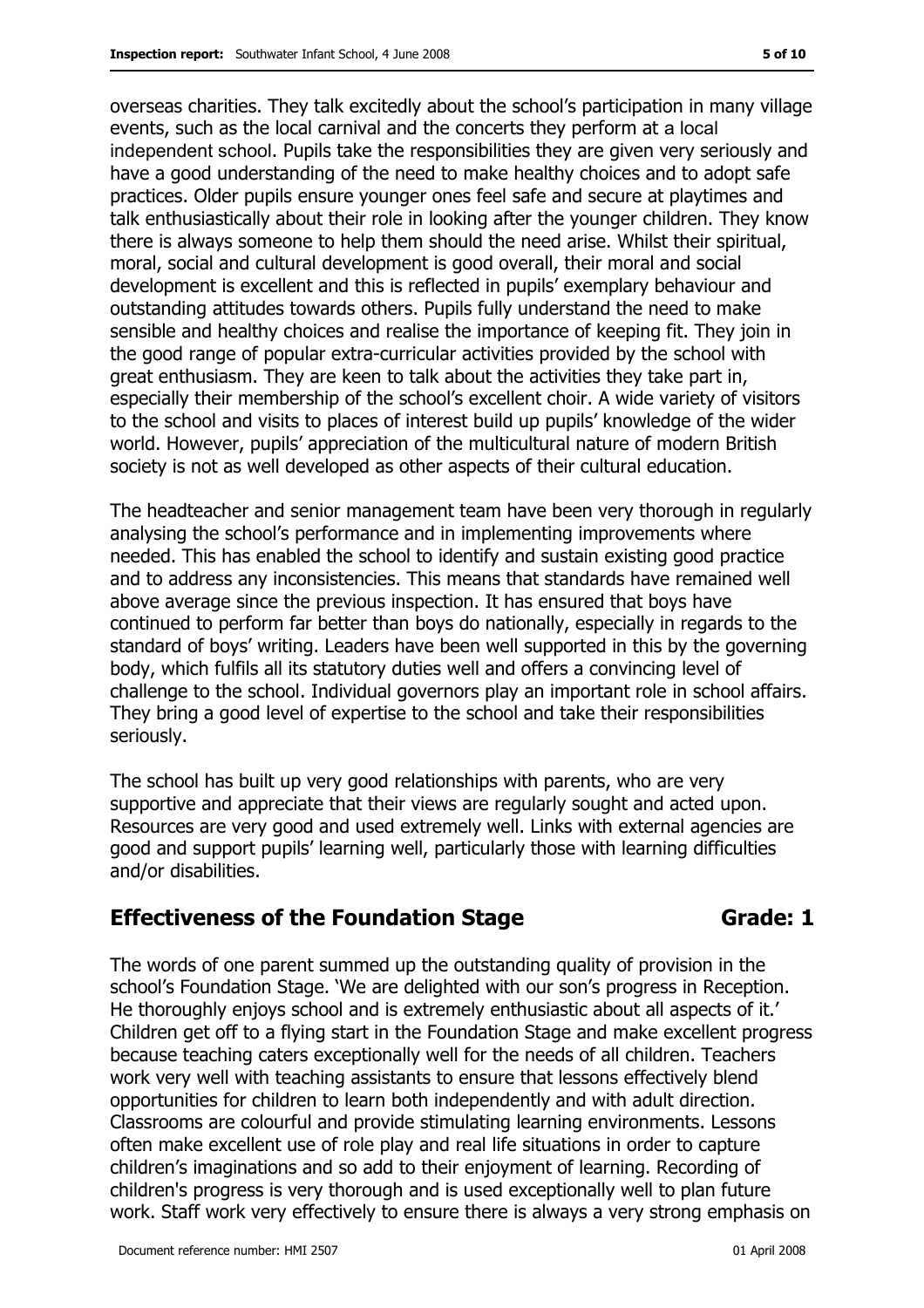language development, especially that of boys who often enter the school with less well developed communication skills than girls. This ensures that children make rapid progress in developing their language and communication skills during their year in the Foundation Stage and is a key factor in ensuring that by Year 2 pupils attain consistently high standards in reading and writing.

Progress in children's personal, social and emotional development is very good and parents appreciate the care and support their children receive. Children are happy to share and to take turns whilst joining in lesson activities with enthusiasm. Regular visits to interesting places within the local community are used very well to build up children's understanding of the wider world in which they live. A further range of interesting activities, both indoors and outdoors, ensure that children exceed expectations in all areas of learning by the time they enter Year 1.

#### What the school should do to improve further

• Increase pupils' awareness and understanding of the multicultural nature of modern British society.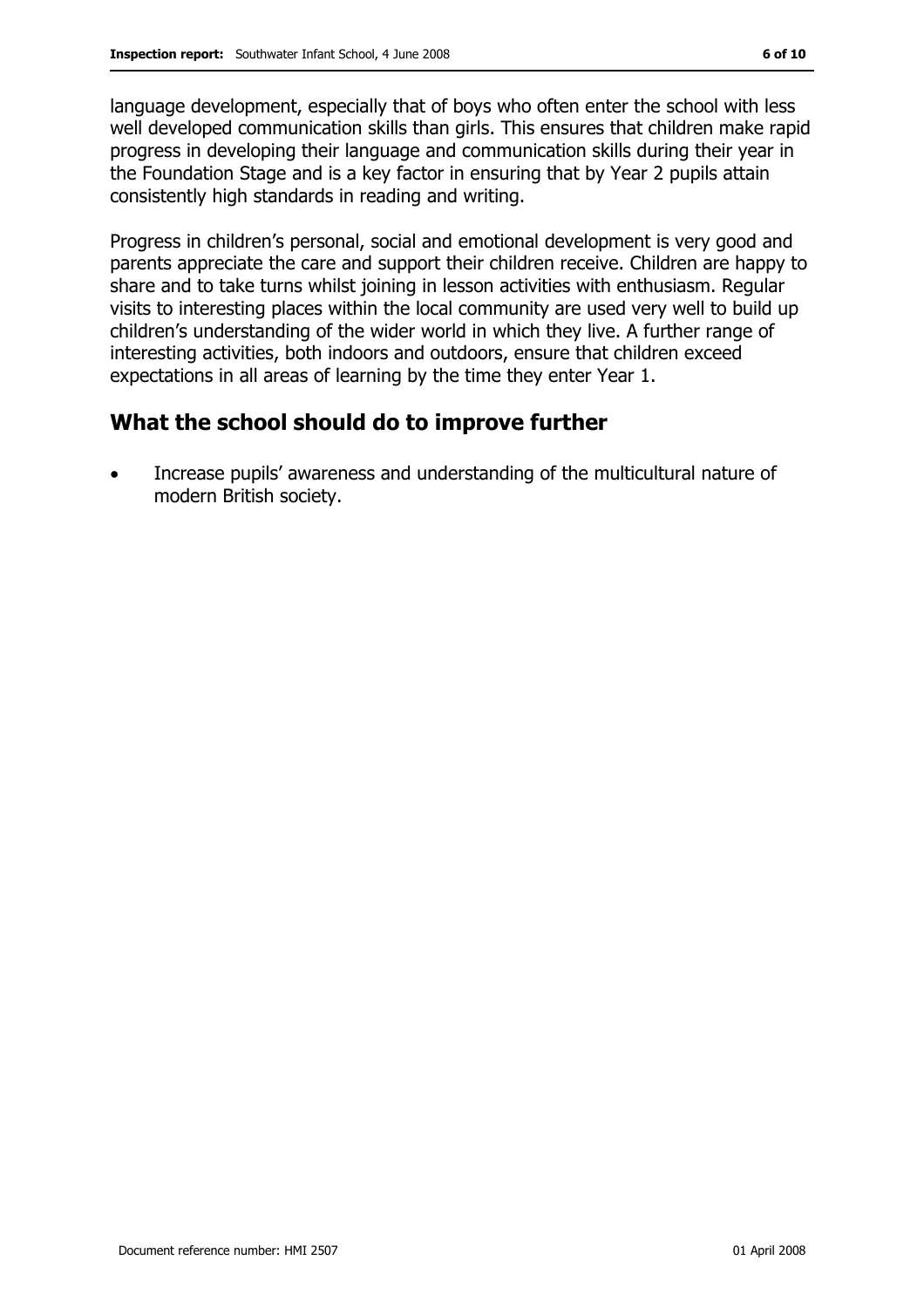Any complaints about the inspection or the report should be made following the procedures set out in the guidance 'Complaining about inspections', which is available from Ofsted's website: www.ofsted.gov.uk.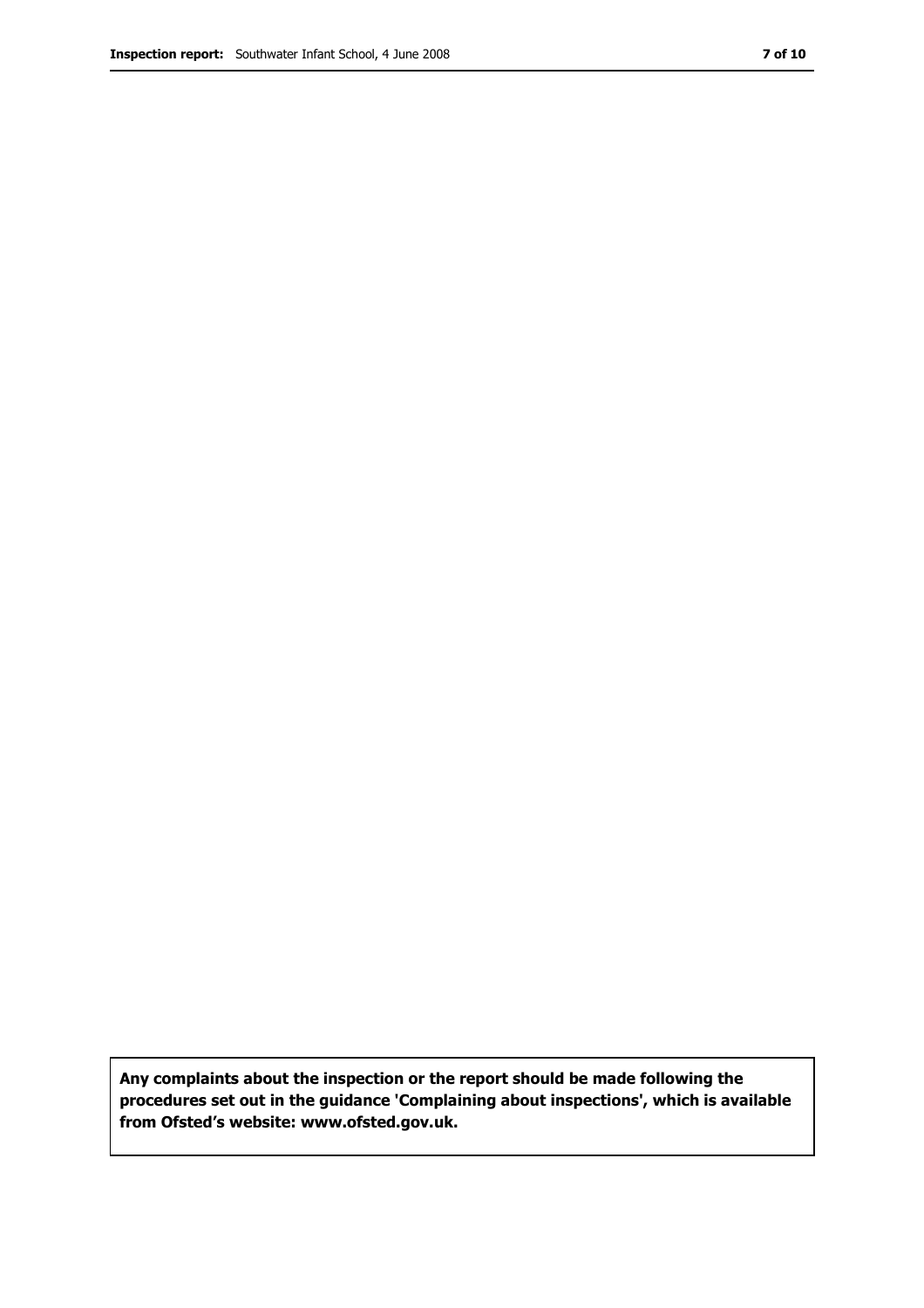## Inspection judgements

| Key to judgements: grade 1 is outstanding, grade 2 good, grade 3 | School         |
|------------------------------------------------------------------|----------------|
| satisfactory, and grade 4 inadequate.                            | <b>Overall</b> |

## Overall effectiveness

| How effective, efficient and inclusive is the provision of education,<br>integrated care and any extended services in meeting the needs of<br>learners? |     |
|---------------------------------------------------------------------------------------------------------------------------------------------------------|-----|
| Effective steps have been taken to promote improvement since the<br>last inspection                                                                     | Yes |
| How well does the school work in partnership with others to promote<br>learners' well-being?                                                            | 7   |
| The effectiveness of the Foundation Stage                                                                                                               |     |
| The effectiveness of boarding provision                                                                                                                 |     |
| The capacity to make any necessary improvements                                                                                                         |     |

#### Achievement and standards

| How well do learners achieve?                                                                               |  |
|-------------------------------------------------------------------------------------------------------------|--|
| The standards $1$ reached by learners                                                                       |  |
| How well learners make progress, taking account of any significant variations<br>between groups of learners |  |
| How well learners with learning difficulties and disabilities make progress                                 |  |

#### Personal development and well-being

| How good is the overall personal development and well-being of the<br>learners?                                  |   |
|------------------------------------------------------------------------------------------------------------------|---|
| The extent of learners' spiritual, moral, social and cultural development                                        |   |
| The extent to which learners adopt healthy lifestyles                                                            | 2 |
| The extent to which learners adopt safe practices                                                                |   |
| How well learners enjoy their education                                                                          |   |
| The attendance of learners                                                                                       |   |
| The behaviour of learners                                                                                        |   |
| The extent to which learners make a positive contribution to the community                                       |   |
| How well learners develop workplace and other skills that will contribute to<br>their future economic well-being |   |

## The quality of provision

| How effective are teaching and learning in meeting the full range of<br>learners' needs?              |  |
|-------------------------------------------------------------------------------------------------------|--|
| How well do the curriculum and other activities meet the range of<br>needs and interests of learners? |  |
| How well are learners cared for, guided and supported?                                                |  |

#### ֺ֝֡ Annex A

 1 Grade 1 - Exceptionally and consistently high; Grade 2 - Generally above average with none significantly below average; Grade 3 - Broadly average to below average; Grade 4 - Exceptionally low.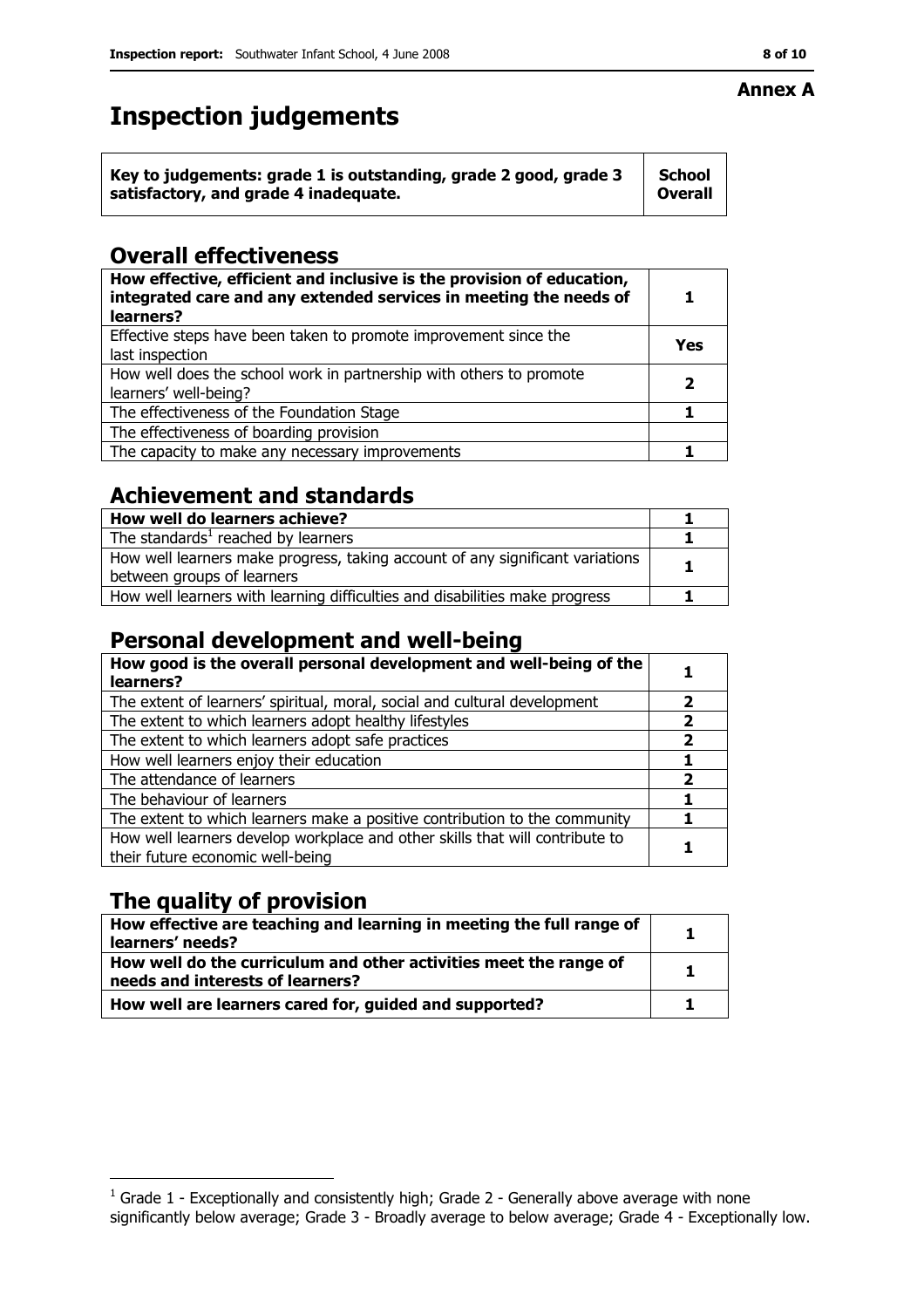#### Leadership and management

| How effective are leadership and management in raising<br>achievement and supporting all learners?                                              |           |
|-------------------------------------------------------------------------------------------------------------------------------------------------|-----------|
| How effectively leaders and managers at all levels set clear direction leading<br>to improvement and promote high quality of care and education |           |
| How effectively leaders and managers use challenging targets to raise<br>standards                                                              |           |
| The effectiveness of the school's self-evaluation                                                                                               |           |
| How well equality of opportunity is promoted and discrimination tackled so<br>that all learners achieve as well as they can                     |           |
| How effectively and efficiently resources, including staff, are deployed to<br>achieve value for money                                          |           |
| The extent to which governors and other supervisory boards discharge their<br>responsibilities                                                  | 2         |
| Do procedures for safeguarding learners meet current government<br>requirements?                                                                | Yes       |
| Does this school require special measures?                                                                                                      | <b>No</b> |
| Does this school require a notice to improve?                                                                                                   | <b>No</b> |